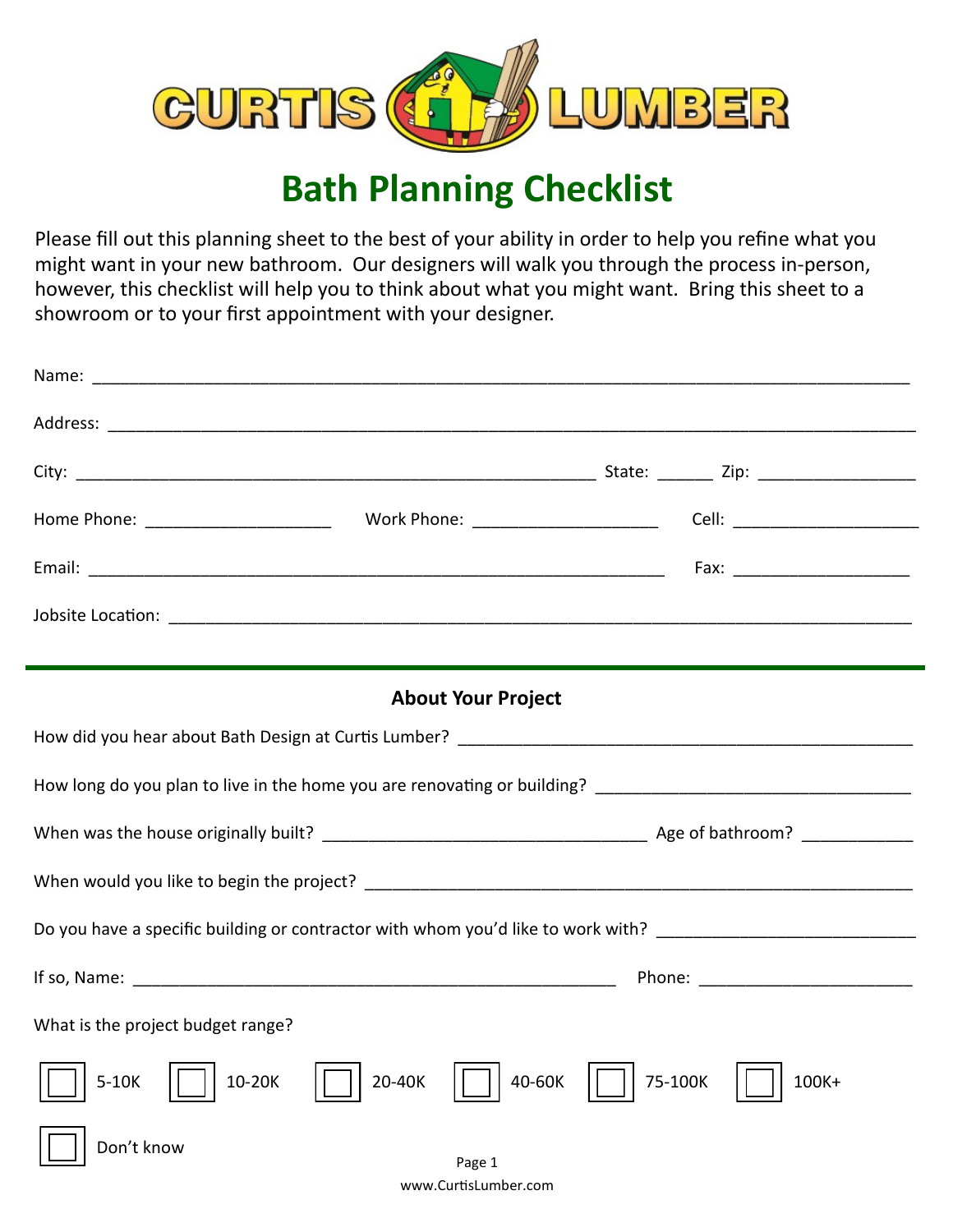

## **Household & Lifestyle**

| Number of adults in household? Number of adults in household? |              | Teens? ______________________ Children? |  |
|---------------------------------------------------------------|--------------|-----------------------------------------|--|
|                                                               |              |                                         |  |
|                                                               |              |                                         |  |
| Which bathroom(s) are you focusing on?                        |              |                                         |  |
| Master bath<br>Guest bath                                     | Kids' bath   | Powder room                             |  |
|                                                               |              |                                         |  |
|                                                               |              |                                         |  |
|                                                               |              |                                         |  |
|                                                               |              |                                         |  |
|                                                               |              |                                         |  |
|                                                               |              |                                         |  |
| <b>Components</b>                                             |              |                                         |  |
| Will the new bath design include:                             |              |                                         |  |
| New vanity top<br>New vanity                                  | New cabinets | New medicine cabinet/mirror             |  |
| New sink(s)<br>New faucet(s)                                  | New lighting | New toilet                              |  |
| New tub/shower                                                |              |                                         |  |
| New flooring                                                  |              |                                         |  |

Other \_\_\_\_\_\_\_\_\_\_\_\_\_\_\_\_\_\_\_\_\_\_\_\_\_\_\_\_\_\_\_\_\_\_\_\_\_\_\_\_\_\_\_\_\_\_\_\_\_\_\_\_\_\_\_\_\_\_\_\_\_\_\_\_\_\_\_\_\_\_\_\_\_\_\_\_\_\_\_\_\_\_\_